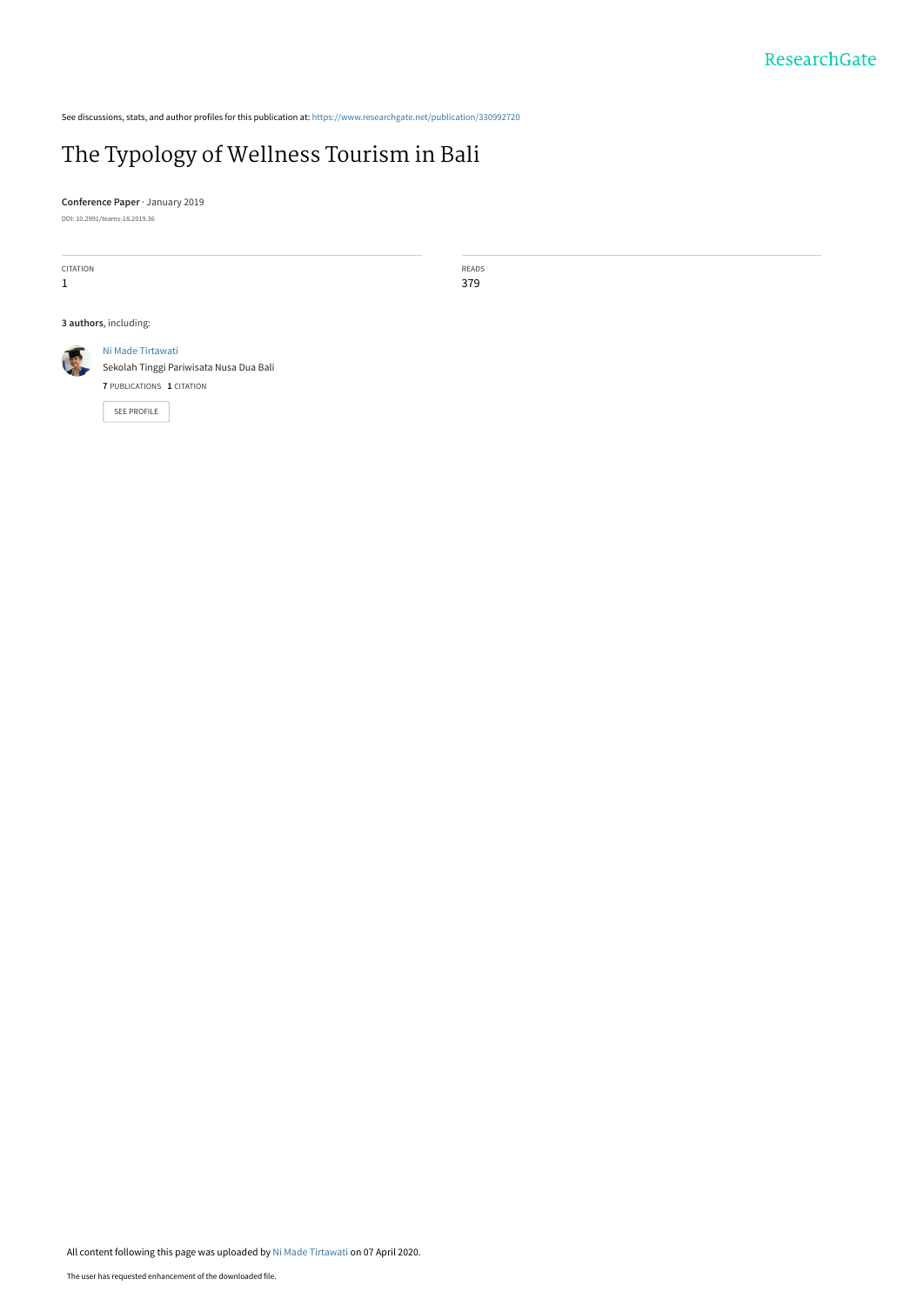ATLANTIS **PRESS** 

3rd International Conference on Tourism, Economics, Accounting, Management, and Social Science (TEAMS 2018)

# *The Typology of Wellness Tourism in Bali*

I Gede Darmawijaya Department of Hospitality Bali Tourism Institute Bali, Indonesia [gededarma@yahoo.com](mailto:gededarma@yahoo.com)

Ni Made Tirtawati Department of Tourism Bali Tourism Institute Bali, Indonesia [tirtastp@gmail.com](mailto:tirtastp@gmail.com)

*Abstract***—**Bali is becoming world wellness tourism destination. To strengthen its image, it is necessary to investigate the quality and typology of wellness tourism in Bali. The objectives of this research were to identify the tourists' preferences toward wellness tourism products, tourists' perception towards the quality of wellness tourism services and the typology of wellness tourism in Bali. To achieve those objectives, this research made use questionnaires to collect the data from 100 respondents, foreign tourists, which were accidentally sampled. The analysis method applied for this research was descriptive analysis. The results showed that tourist's preferences toward wellness tourism products were shifting from having generic-based treatments to authentic/local-based treatments. The second finding was that tourists were satisfied with the services rendered both by wellness entity that provided generic based treatments and authentic/localbased treatments. The third finding was there were two typologies of wellness tourism in Bali. These were generic-based wellness products and authentic/local-based wellness products. The implications of findings are wellness industry operators need to provide more authentic/local-based products/services. They need to improve the knowledge of their staff/therapists about the authentic/local-based. The government needs to identify all authentic/local-based treatments that are indigenous and compile them in the form of Bali's Wellness Tourism directory so that Bali has a clear brand of wellness tourism.

**Keywords—***wellness tourism, tourists' preferences, genericbased wellness products, authentic-based wellness products*

#### I. INTRODUCTION

In general, the purpose of travelling is to escape from the routine so that they become more healthy, fresh and fit. Tourism is always seen as a process of self-growth, relaxation, education and satisfaction [1]. Furthermore, Hallab argued that health tourism is seen as the experience of having a complete health [1]. In travelling, tourists are looking for an activity to be able to maintain and improve the overall good health of the body, mind and feelings. To answer the specific needs of the travelers, variety of health tourism appear, namely: health tourism, medical tourism and wellness tourism.

Wellness tourism, illness prevention tourism is part of health tourism. Health tourismis divided into wellness

Ni Ketut Sekarti Department of Hospitality Bali Tourism Institute Bali, Indonesia Ketut sekartini@yahoo.com

tourism and medical tourism [2]. Health tourism is tourists travelling activities that aim at obtaining health treatments [3][1][4]. Health tourism is the efforts of tourist destination to attract tourists by promoting health facilities and services [5].

Medical tourism is the medical applications or activities to improve the well- being of the medical tourist that includes the "treatment of patients", medical check-ups, health screening, dental treatment, heart surgery, prosthetic fitting, cancer treatment, neurosurgery, organ transplants and other operations that require qualified medical interventions [4]. Medical tourism does not focus on the uniqueness of the treatments but on the quality and accessibility of the treatment and usually it is cheaper.

There is no international definition of wellness tourism<br>since there is no global industry body that governs it [3]. since there is no global industry body that governs it [3]. Wellness definition has been developed since 1959by Dr. Halbert Dunn from National Wellness Institute (NWI) in USA. Wellness is the state of being or in good health [3]. Wellness is an integrated concept wellbeing and fitness [5]. Wellbeing is a state of being holistically healthy and happy, while fitness is a state of physical health. Wellness is multidimensional: most of the leading definitions of wellness include a model that presents anywhere from 2 to 14 or more dimensions, which frequently include physical, mental, spiritual, and social dimensions [3]. Wellness is a state of health featuring the harmony of body, mind and spirit, with self-responsibility, physical fitness/beauty care, healthy nutrition/diet, relaxation (need for distressing)/meditation, mental activity/ education and environmental sensitivity/social contacts as fundamental elements [2]. From this concept of wellness, Mueller and Kaufmann [2] defined wellness tourism as the sum of all the relationships and phenomena resulting from a journey and residence by people whose main motive is to preserve or promote their health.

The prospect of health and wellness tourism is so bright. World Bank reported that the annual growth of health and wellness tourism was 30% while the growth of tourism was 4% to 5%. To anticipate this phenomenon, every country tried to create wellness tourism brand that focus on the authenticity, location-based, and signature treatments that are local and natural based [3].

Spa is defined as health through water that focuses on tradition treatments [6]. Spa industry is one component of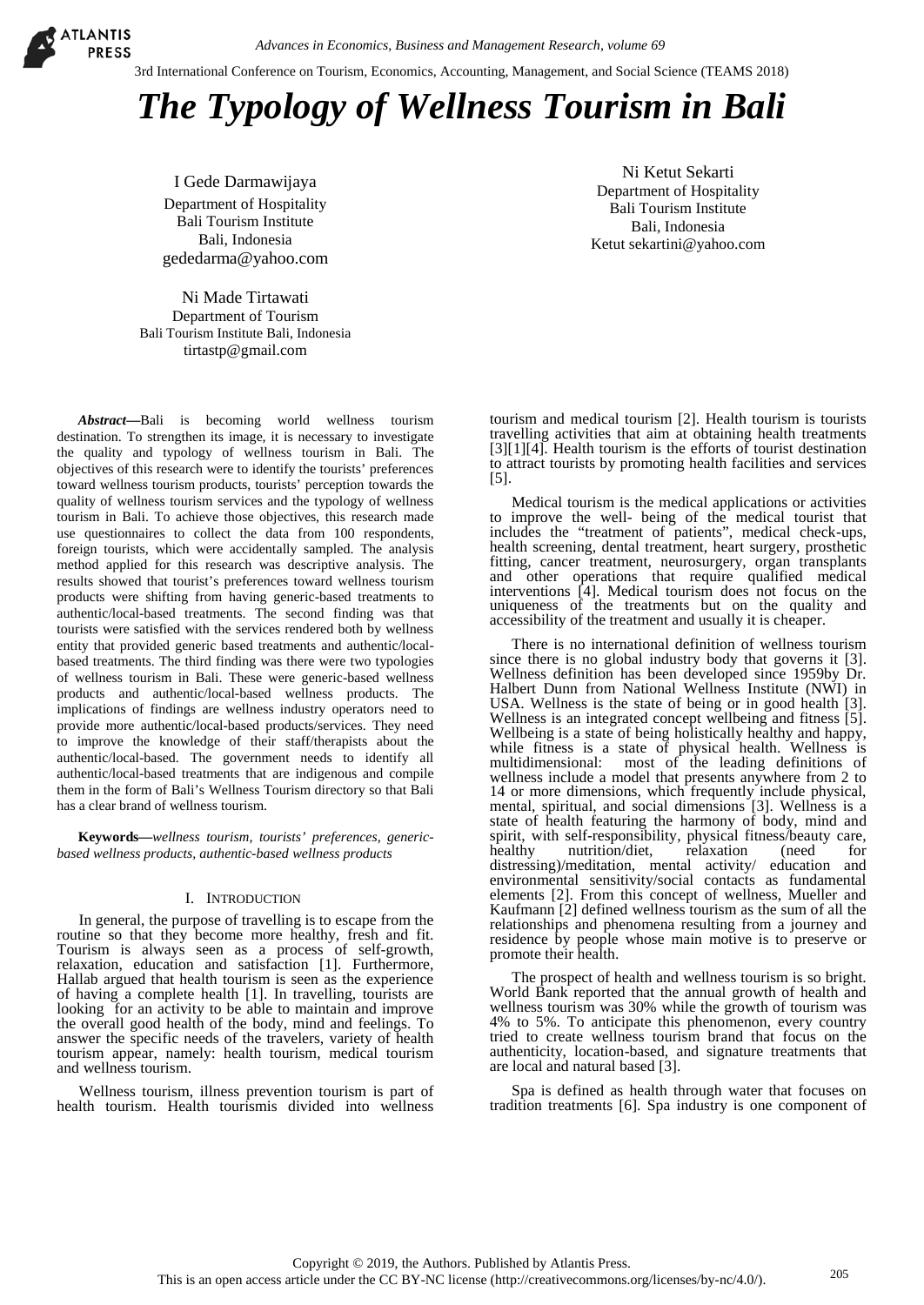tourism sector [7] where the number of spas as part of wellness tourism in Bali is continuously growing [8] but the performance is very low with only 19% spa occupancy [9]. Wellness tourism is the signature of Bali's tourism which is strong in spa and local modalities. To develop Bali's brand of wellness tourism, it is necessary to reveal the tourists' preferences of typology of wellness and their perception to the existing treatments and services.

Based on the above background, the aims of this study are to find out the preferences of tourists to wellness tourism, wellness tourism typology and the perception of tourists towards wellness tourism in Bali.

#### II. LITERATURE REVIEW

The concept of wellness was firstly introduced by Hulbert Dunn in 1950s [10]. Afterwards, there are some experts proposed wellness definitions such as John W. Travis, Don Ardell, and Bill Hettler that have something in common which is wellness is multi-dimensional and holistic.

There are three megatrends driving the growth of wellness as an industry. These trends not only directly impact the spa industry and its customers, but are also opening new opportunities for spas to play a leading role in the paradigm shift that the leaders of the wellness movement have recommended over the last several decades [3]. These trends are: increasingly older, unhealthy people; falling medical systems; and globalization and connection. Older and, potentially, sicker people in need of care, as well as fewer younger, able-bodied family members and/or workers available to care for them where leading the wave of the aging in the North America, Europe, Japan, and other countries are the famous Baby Boomers. Globally, health systems are failing to meet the challenges of caring for a growing number of aging and chronically ill patients because the ongoing emphasis on treating rather than preventing sickness. Conventional medical system failed to fulfill these needs. People look for more comprehensive approach to balance their body, mind and spirit. As the costs and time needed to move people, products, and information continue to shrink, we are all exposed to more of everything. With regards to health and wellness, this contraction of the globe has positive effects affordability to have treatment in other countries.

The consumers of wellness are not a niche market with a limited number of consumers [3]. In USA, there are 76 million wellness or equal to 25% of adult population [3]. On the other hand, in 30 developed countries there were 289 million wellness consumers. Surprisingly, there were 96 million adult or around 32% of the population in USA uses Complementary and Alternative Medicine (CAM) in 2007. WHO stated that the eastern countries use more CAM because of their culture while Europe, Australia and Japan used CAM respectively 20%-65%, 49%, and 66 %. Their preferences of CAM were because of affordability, the use of natural product and included breathing exercise and meditation.

Wellness tourism is illness prevention tourism that is part of health tourism [2]. Wellness tourism is undertaken by people who are healthy or who are "well" [3]. Wellness is an active process through which people become aware of, and make choices toward, a more successful existence [3].

### III. RESEARCH METHOD

This research was conducted in Bali since Bali is one of wellness tourism destination in Indonesia. The samples used were 100 foreign tourists who had experiences in wellness tourism in the period of September till November 2015. Accident sampling was used to choose the samples. The questionnaire was used to collect the data. The data then was analyzed by using descriptive statistics to find out the preferences of tourists to wellness tourism, wellness tourism typology and the perception of tourists towards wellness tourism in Bali.

#### IV. DISCUSSION

In general the accessibility of tourists to the wellness tourism was satisfactory as the quantity and quality of access and information was satisfactory. What need to improve was to assign a body that provide information regarding the wellness tourism as one gate information policy. This body should be organized by the Bali's tourism authority. The safety of comfort of tourist were also satisfactory.

The perceptions of foreign tourists toward the quality of local/authentic and generic based treatments were satisfactory. Surprisingly, the benefits gained from the localbased/authentic treatments were higher than the generic ones. But the hospitality and knowledge of localbased/authentic treatments practitioners need to be improved.

The perception of foreign tourists toward the definition of wellness was more on happiness, then move down gradually to quality of life, physical fitness and holistic health. This finding revealed that tourist's ultimate objective in experiencing wellness activities was happiness as seen in Figure 1. Surprisingly, this understanding derived from their perception that wellness activities were proactive approach for healthy people by having local-based treatment such as ancient Balinese treatment, yoga, meditation, and so on.

Another interesting finding was the shifting needs of tourists toward the wellness activities experienced in Bali. Balinese massage, the most popular massage, was becoming less needed in the future since it was becoming generic treatment that could be found any where in the world. These phenomena also happened to body treatments and facial. Contratry, local-based treatments such as yoga, meditation, ancient Balinese massage, visiting local healers, were becoming a new trend in the future.

Based on the above findings it was confirmed that the typology of wellness tourism in Bali were localbased/authentic and generic. The findings also confirmed that Bali's stronger wellness products were localbased/authentic treatments.

## V. CONCLUSION

Foreign tourists in Bali preferred treatments that were location-based or authentic. Moreover, their future references to location-based or authentic treatments is getting bigger compared to current needs especially for the need to have ancient Balinese Massage, visit local healers, yoga and meditation.

Foreign tourists perception toward the authentic and generic typology of wellness tourism was satisfactory. Generic typology was percieved a little bit more satisfactory that the authentic one especially on the knowledge of the therapists and local healers.